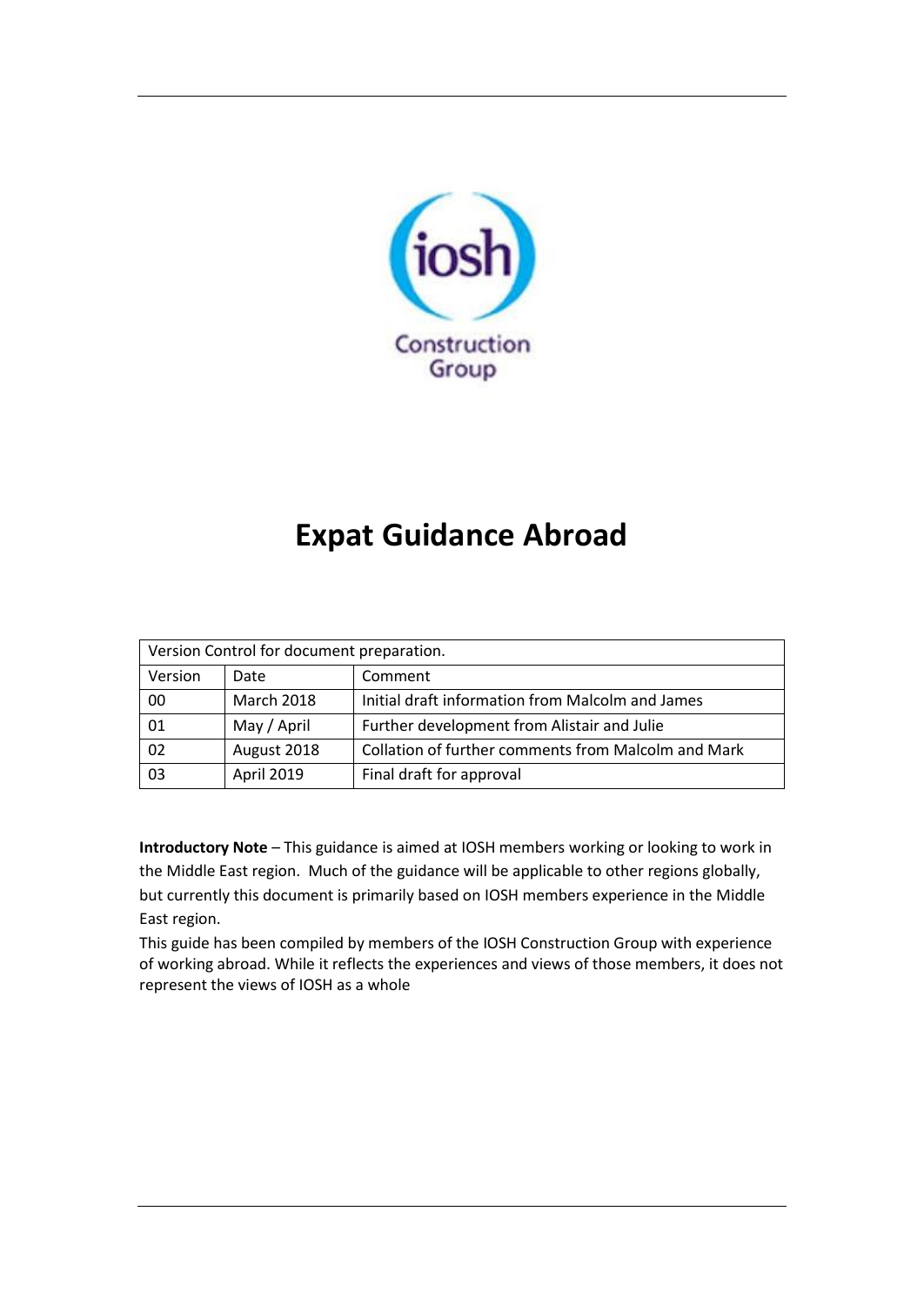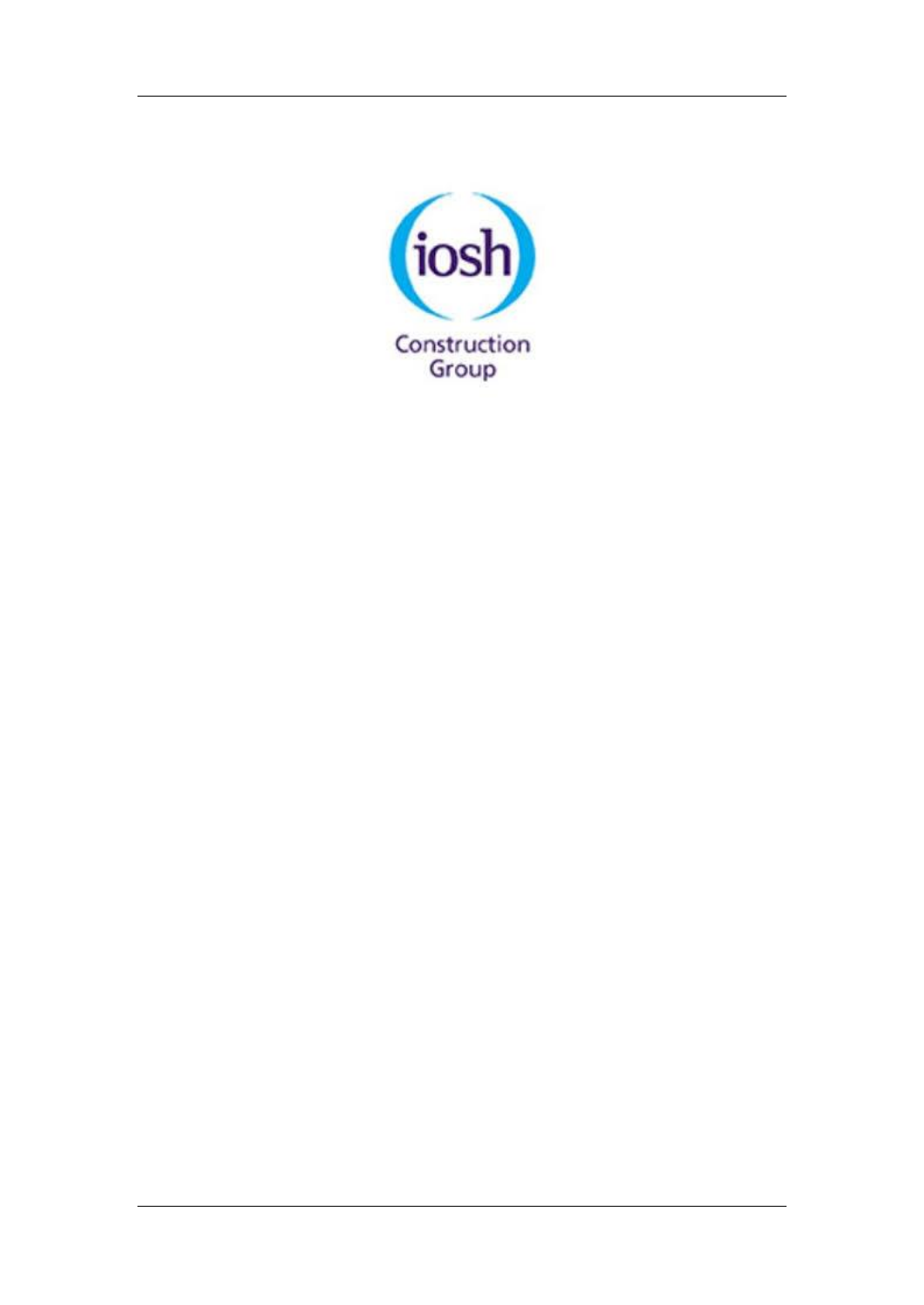

# **Contents**

#### **[Section 1.0 Before You Go](#page-3-0)**

- 1.1 [Plan your Arrival](#page-4-0)
	- [1.1.1](#page-4-1) Tax
	- [1.1.2](#page-4-2) Pets
- 1.2 [Where to get Information and Advice](#page-4-3)
- 1.3 [Insurance](#page-5-0)
- 1.4 [Documentation](#page-5-1)
- 1.5 [Medical Fitness](#page-5-2)
- 1.6 [Local Knowledge](#page-6-0)
- 1.7 [Key Contacts](#page-6-1)
- 1.8 [Mobile Phones](#page-6-2)
- 1.9 [Driving Abroad](#page-6-3)
- 1.10 [General Advice](#page-7-0)  Do's & Don'ts
- 1.11 [Getting Help](#page-8-0)
	- 1.11.1 [British Embassy Registration](#page-8-1)

#### **[Section 2.0 In Country](#page-9-0)**

- 2.1 [Where to Live](#page-10-0)
- 2.2 [Where to Shop](#page-10-1)
- 2.3 [Communication](#page-10-2)
- 2.4 [Driving](#page-10-3)

#### **[Section 3.0 Work Issues](#page-13-0)**

- 3.1 [Differences in Working Practices](#page-14-0)
- 3.2 [Legislation](#page-14-1)
- 3.3 [Project Structures, Hierarchy](#page-14-2)
- 3.4 [Competence](#page-15-0)
	- 3.4.1 [Vocational Skills](#page-16-0)
- 3.5 [Health and Safety Culture and Attitudes](#page-16-1)
	- [3.5.1](#page-16-2) PPE
- 3.6 [Local Practices](#page-16-3)
- 3.7 [Politics](#page-16-4)
- 3.8 [Security](#page-17-0)
- 3.9 [Use and Abuse of Equipment](#page-17-1)

#### **[Section 4.0 Work Environment](#page-18-0)**

- 4.1 [Climate / Weather](#page-19-0)
- 4.2 [Language](#page-19-1)
- 4.3 [Literacy](#page-19-2)
- 4.4 [Community / Team Engagement](#page-19-3)
- 4.5 [Holidays](#page-19-4)
- 4.6 [Infrastructure](#page-20-0)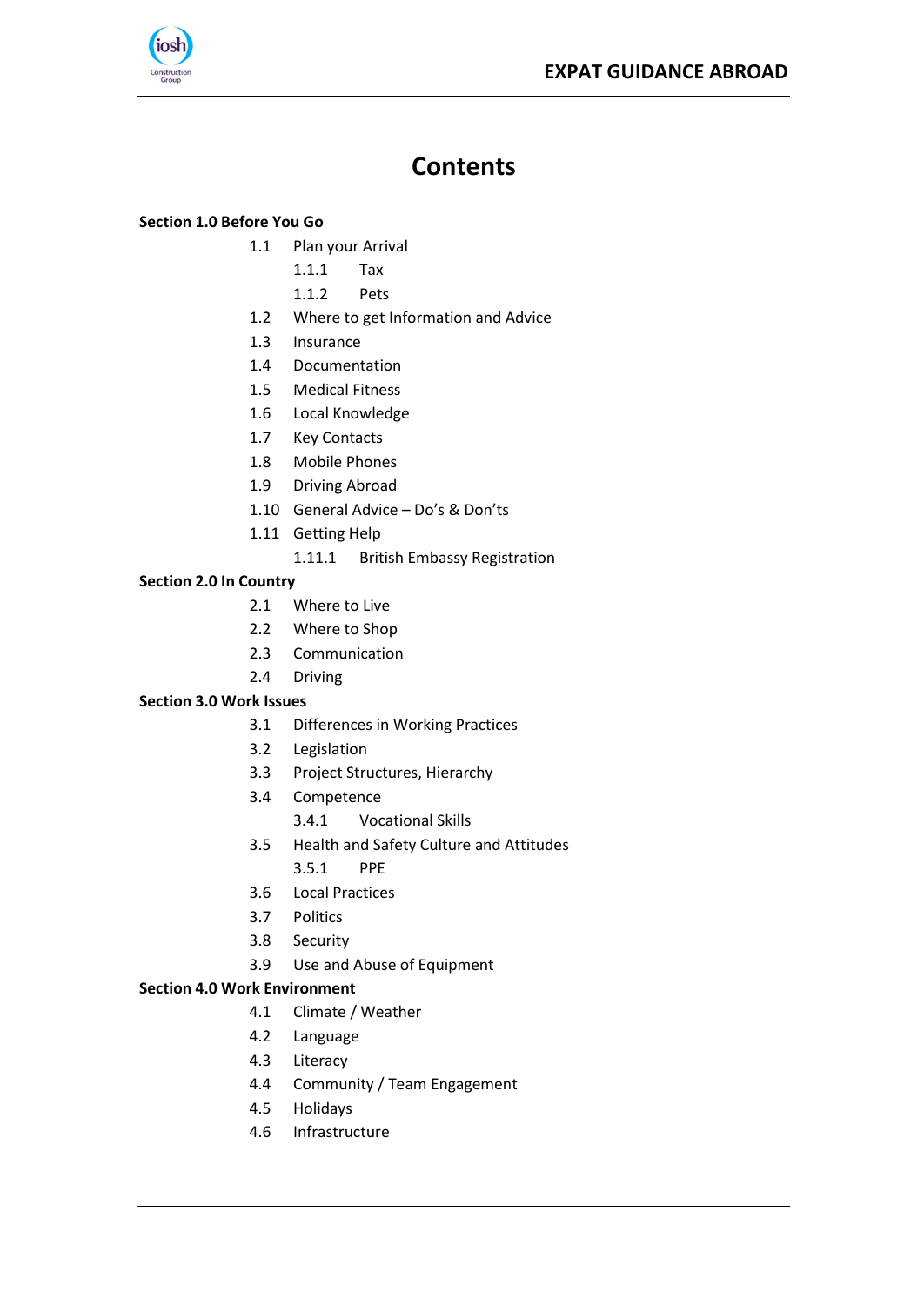

# <span id="page-3-0"></span>**Section 1.0 Before You Go**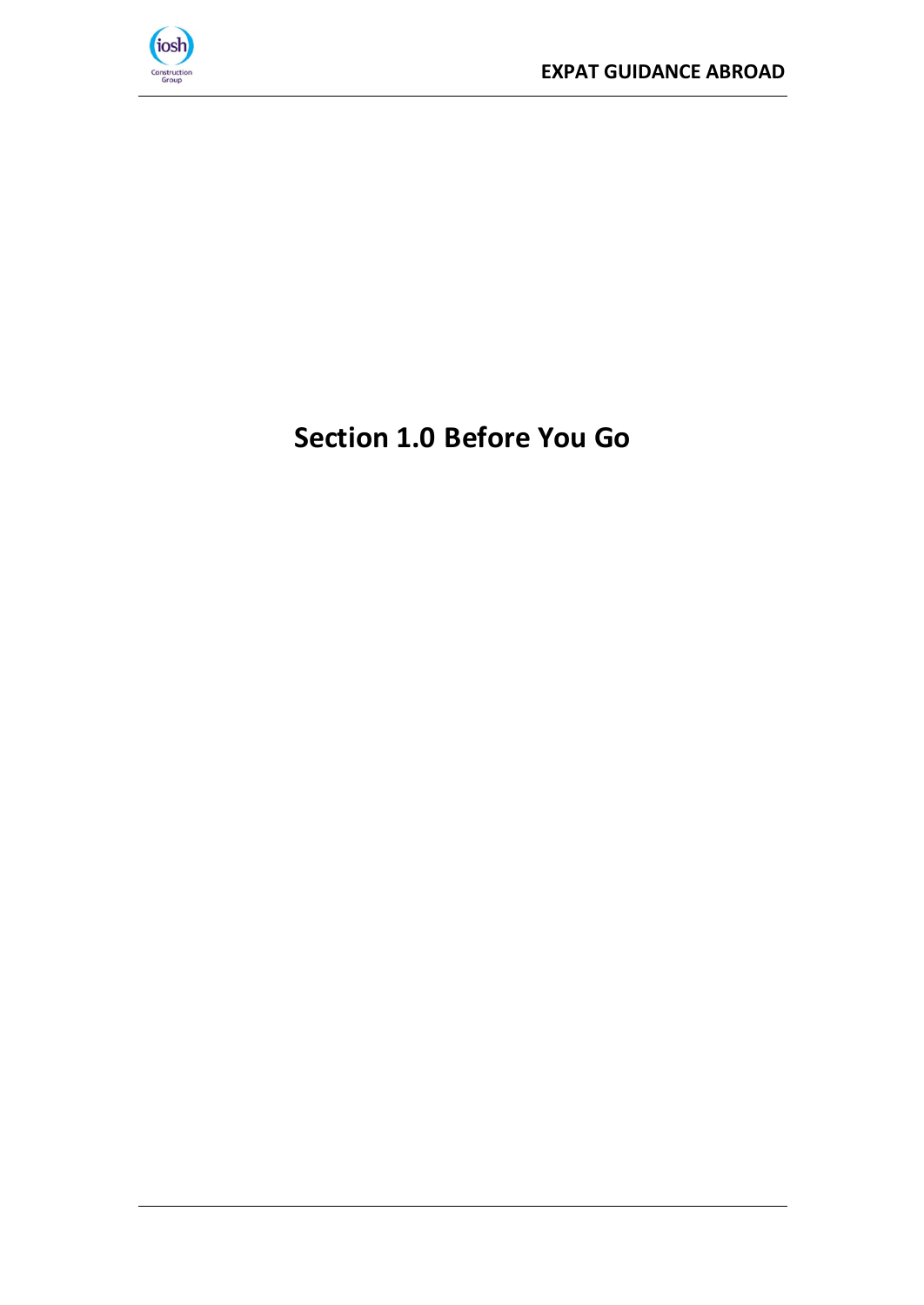

### <span id="page-4-0"></span>**1.1 Plan your Arrival**

- i. Consider options / issues for you and your family. Negotiate package taking these factors into account:
	- Basic salary (Note your leaving gratuity payment made to you when you are leaving the company / country is normally based on your basic salary and not on your total package – be aware of this)
	- General cost of living
	- Accommodation / rent
	- Travel to/from and in country (for everyone) business class / economy flights. Bear in mind that the law is different with regard to resignation or termination so ensure that you consider this when planning flights home (exit strategy).
	- Cars (how many?) Consider if your spouse drives and if you can afford two cars - being isolated in a cheaper area of town can cause problems.
	- Schooling identify suitable schools and plan to visit on arrival to finalise choice.
	- Health insurance / medical bills whole family include dental, maternity
- ii. Remember the package may seem good but rent and bills are high and there can be a lot of fees that need to be paid up front – so budget accordingly.
- iii. Arrange to arrive several months before the family and any other dependants including pets to 'set up shop'.
- iv. Investigate recreational activities, clubs.

#### <span id="page-4-1"></span>**1.1.1 Tax**

- i. Contact HMRC / research website to understand tax implications of working abroad.
- ii. Register for expat status and submit necessary forms.

#### <span id="page-4-2"></span>**1.1.2 Pets**

- i. Pet travel is very expensive and will be for your own cost anywhere in the region of at least £300 to £400 for one dog or cat.
- ii. Consider the type of pet and how it will take to the environment as the weather reaches 50 degrees in the summer.

#### <span id="page-4-3"></span>**1.2 Where to get Information and Advice**

- i. Information and advice for the destination concerned can be found via the websites below and can be used to inform the risk assessment process:
- ii. Foreign Office Travel Advice[: https://www.gov.uk/foreign-travel-advice](https://www.gov.uk/foreign-travel-advice) or call 0845 850 2829 (24/7).
- iii. World Health Organisation: <http://www.who.int/en>
- iv. Do not travel to a country if the Foreign & Commonwealth Office or WHO advises against this.
- v. Visit or contact the Middle East embassy in the UK. Establish what checks need to be made prior to travel and in-country (e.g. visa requirements, criminal records checks). Obtain contact details for the in-country ME visa department.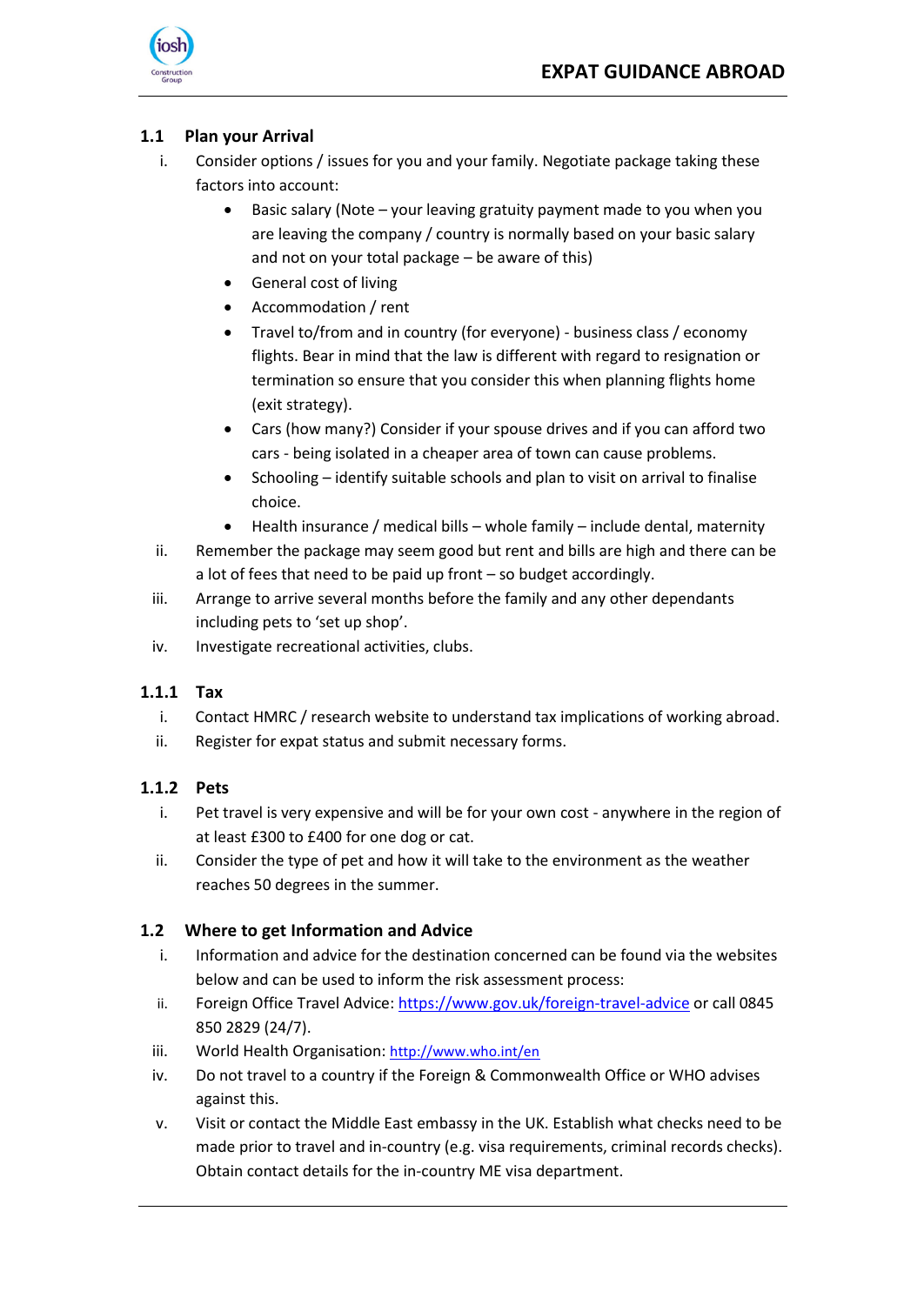

#### <span id="page-5-0"></span>**1.3 Insurance**

- i. Ensure you are adequately insured both professional and personally (including any family members).
- ii. Have valid travel insurance to cover you and your family for when you arrive local medical insurance can take time to arrange.

#### <span id="page-5-1"></span>**1.4 Documentation**

- i. Ensure you have the correct visas and any other required documentation for the country you are visiting and that your passport is valid. For certain countries your passport must be valid for 6 months after the date you travel – check the entry requirements before you go.
- ii. Fill in the emergency contact details in your passport.
- iii. Make a note of the passport number and consider taking a photocopy with you.
- iv. Get certification documents stamped by your home country's government (education, service records or other official qualification documents)
- v. Marriage certificates also need authenticated by your home country, the embassy of the country you going to in your home country and on arrival to the Middle East, a lot of these need to be translated.
- vi. Make official copies of all documents and have stamped in home country before bringing. Lots of agencies require the same paperwork although all want to see originals.
- vii. Check if you need an International Driving Permit.
- viii. Ensure you have local currency with you when you leave the UK do not wait until you arrive at your destination to obtain money.
- ix. Inform your Bank and Credit card companies of the country you are visiting to ensure they will not decline any transactions.
- x. Take contact telephone numbers of your bank, credit card company and any information you may need for online / telephone transactions and blocking your account should cards be lost or stolen.
- xi. Store numbers for the local Embassy and emergency services on your mobile
- xii. Ensure you have a copy of your insurance policy and contact details.
- xiii. Take supplies of business cards.

#### <span id="page-5-2"></span>**1.5 Medical Fitness**

- i. Ensure you are fit to travel and work overseas.
- ii. Before journeying to certain countries, vaccinations are required. Make an appointment with a GP at the earliest opportunity before travelling to find out whether you need any immunisations or medication.
- iii. Identify any specific health risks associated with the destination (e.g. malaria), to ensure necessary medication is provided.
- iv. If you are taking prescribed medication or using over the counter medication, check it is legal in the destination to which you are travelling – codeine and certain other medication is illegal in many Middle Eastern countries.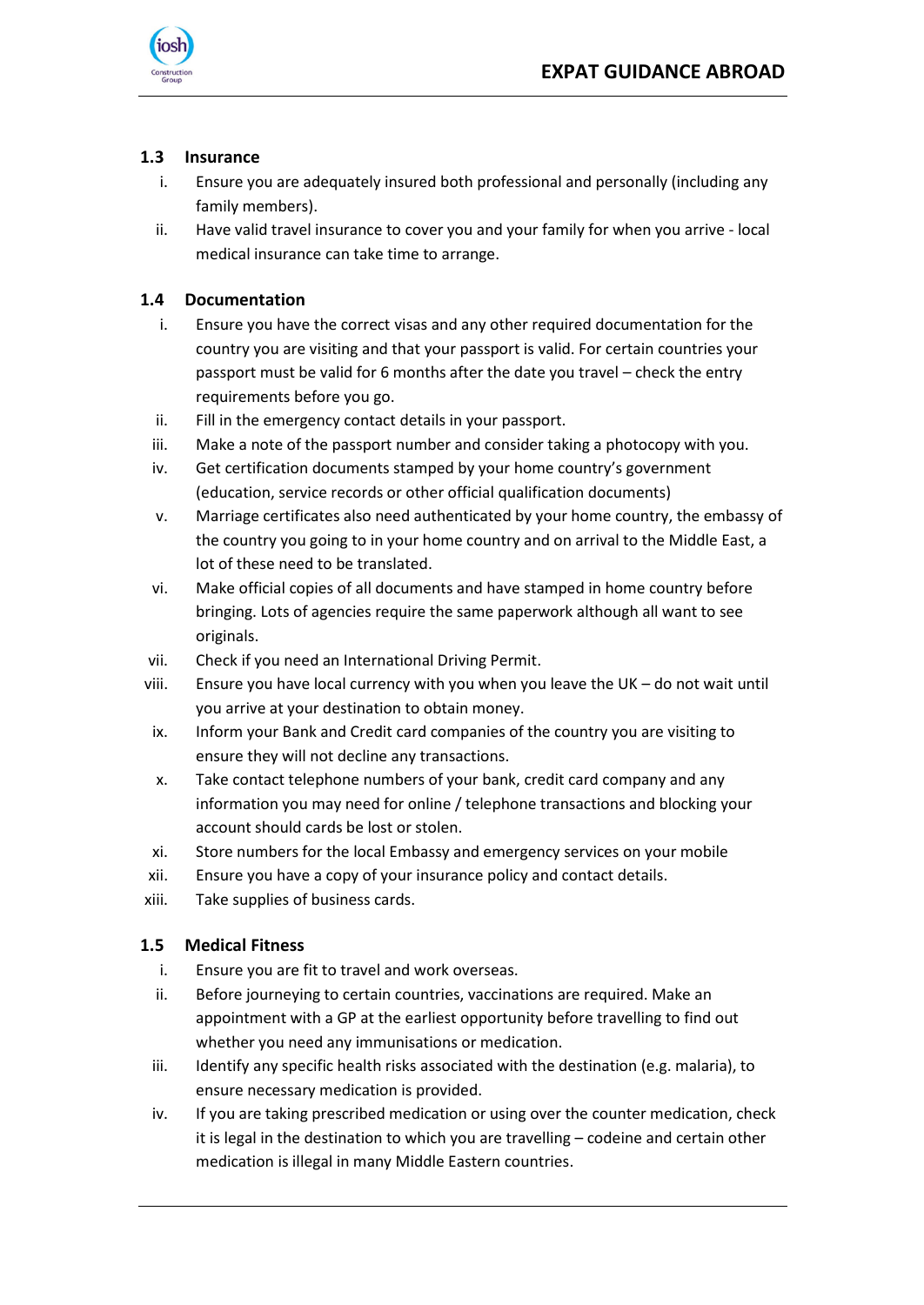

- v. Pack all medication in your hand luggage.
- vi. If you are taking prescribed medication, take the prescription and a doctor's letter with you.
- vii. Consider taking along an extra pair of glasses and/or contact lenses.

### <span id="page-6-0"></span>**1.6 Local Knowledge**

- i. Ahead of the trip, learn more about the destination particularly any threats to health, well-being, safety and security.
- ii. To avoid mishaps and the possibility of causing any offence, check key cultural and business do's and don'ts for the destination concerned. You must be mindful of laws that are different to those in the UK, e.g. alcohol consumption.
- iii. You must also make sure you comply with UK law as it is possible to be prosecuted for some crimes even if the crime did not take place in the UK. For example, UK law makes it illegal to bribe foreign private or public individuals and UK nationals can be prosecuted in the UK for this crime even if the crime took place outside the UK, for example, prosecutions under the Bribery Act.

### <span id="page-6-1"></span>**1.7 Key Contacts**

- i. If you are on your own arrange key contacts before you travel:
- ii. Establish a contact point in country for any problems, emergencies and monitoring that you feel may be required. Ensure the embassy is in your ICE (in case of emergency) contacts and your family have this number.
- iii. Establish a contact within the UK. Take into account time differences. Agree general check-in points (daily, weekly, monthly).

#### <span id="page-6-2"></span>**1.8 Mobile Phones**

- i. If using your mobile abroad, check with your service provider that your phone is enabled for overseas travel.
- ii. Use of phone and data overseas can be expensive.
- iii. Obtain a local phone as soon as possible, it would be useful to negotiate one into your terms and conditions.

#### <span id="page-6-3"></span>**1.9 Driving Abroad**

i. If you are planning to drive abroad you will need an International Driving Permit (IDP) for certain countries in addition to your UK driving licence - which you also need to take with you if you're driving and/or hiring a car abroad. An IDP can be obtained from the AA via the following link,

<http://www.theaa.com/getaway/idp/index.html>

- ii. When applying for an IDP you should note the following:
- iii. The AA is authorised to issue IDPs to applicants **18 years and over** who hold a valid **UK driving licence**, or can obtain such a licence on the basis of a valid pass certificate.
- iv. IDPs cannot be issued to a holder of a UK provisional driving licence without the **test pass certificate** and **provisional driving licence**.
- v. An IDP is a permit for use in conjunction with your **driving licence**, not in place of it.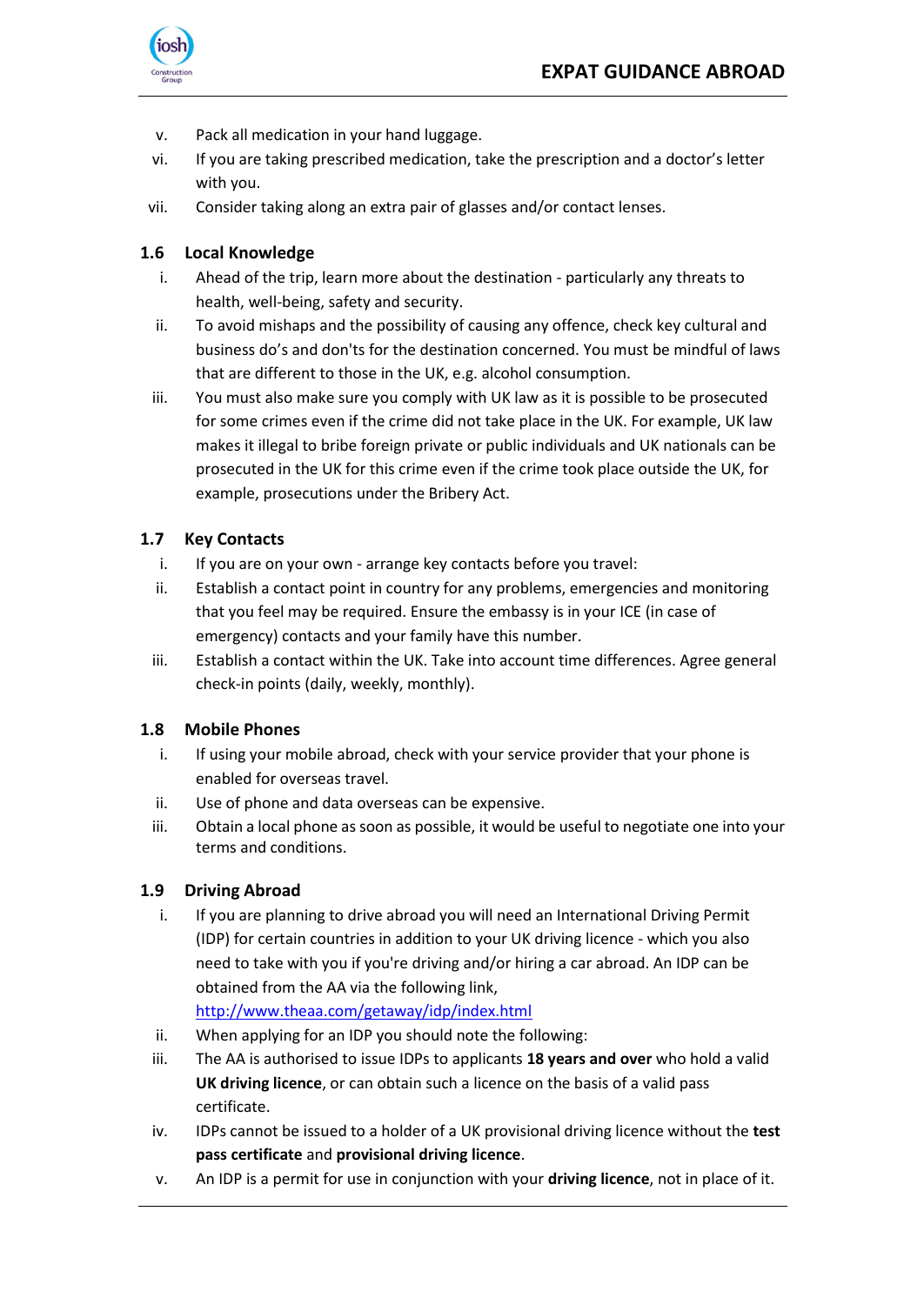

- vi. In some countries, you risk being **fined** or worse for relying solely on an IDP.
- vii. Applications cannot be made any more than three months in advance of the date of travel.
- viii. An International Driving Permit (IDP) is valid for 12 months from the date of issue and cannot be backdated under any circumstances. It is not the same as an International Driving Licence.
- ix. You can check those countries for which an IDP is required or recommended via the following link:

[http://www.theaa.com/motoring\\_advice/overseas/idp-requirements-by](http://www.theaa.com/motoring_advice/overseas/idp-requirements-by-country.html)[country.html](http://www.theaa.com/motoring_advice/overseas/idp-requirements-by-country.html)

- x. This also details the special conditions or requirements that apply in each country.
- xi. Country-specific advice and information regarding local driving rules and requirements can be obtained via: [http://www.theaa.com/motoring\\_advice/overseas/countrybycountry.html](http://www.theaa.com/motoring_advice/overseas/countrybycountry.html)
- xii. A pdf file containing relevant details can be downloaded by selecting the appropriate destination country.
- xiii. Apply for a local license on arrival.

#### <span id="page-7-0"></span>**1.10 General Advice – Do's & Don'ts**

- i. Don't openly display valuables such as mobile phones or digital cameras.
- ii. Keep your luggage with you at airports and other departure points to avoid having drugs planted - consider using a padlock on luggage.
- iii. Only carry a minimal amount of cash, sufficient to reach the destination.
- iv. Split amounts of cash, credit cards, etc. so that they are carried in separate zipped pockets or a money belt.
- v. Use hotel safes wherever possible.
- vi. In hot climates use sun protection, wear a hat and try to keep out of direct sunlight during the hottest part of the day, and have bottled water available at all times.
- vii. Dress and behave according to local customs and obey local laws there may be serious penalties for breaking a law that might seem trivial at home.
- viii. Be careful when taking photographs, videos or using binoculars. Such activities may be misunderstood, especially near military installations.
- ix. Check whether it's safe to drink local tap water- if not, stick to bottled water and avoid salads, non-peeling fruit and ice in drinks.
- x. If food hygiene is likely to be a problem, eat only hot, freshly cooked food.
- xi. Use your judgement when buying and eating food you've not prepared yourself.
- xii. Preserve the environment don't buy wildlife souvenirs, conserve resources like water and don't drop litter.
- xiii. Don't carry anything through customs for someone else and be aware of even seemingly innocent approaches from people in airports.
- xiv. Don't cross borders with people you don't know or drive across borders with unknown companions.
- xv. There are certain goods that cannot be brought back into the UK even if they are freely available overseas. Be mindful of this when returning.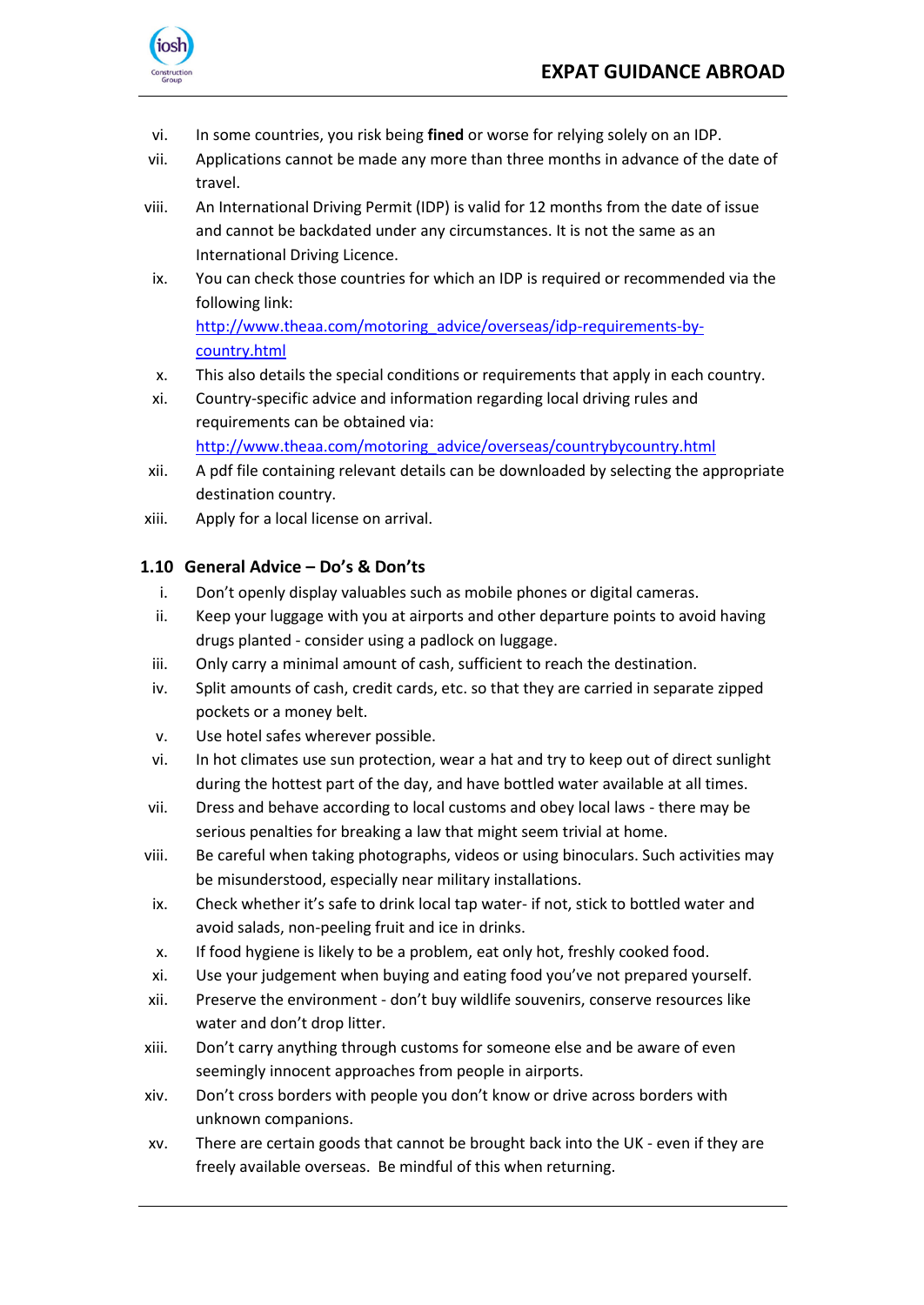

## <span id="page-8-0"></span>**1.11 Getting Help**

- i. Depending on the circumstances, a British Embassy or Consulate can help British people in difficulty while abroad. For example, they may be able to:
	- Issue or arrange a replacement passport if yours is lost or stolen.
	- Provide help if you are a victim of crime or are in hospital.
	- Provide details of local lawyers, interpreters, doctors.
	- Assist with reporting any incidences of theft to the local police. You will need a police statement to claim against travel insurance policies.
	- Assist with cancelling any stolen or lost credit cards or travellers cheques.
- ii. Find out where your embassy is and contact details.
- iii. Visit the embassy on arrival and give details of yourself and any family members who are following.

#### <span id="page-8-1"></span>**1.11.1 British Embassy Registration**

i. It is advisable to take the details of the local British Embassy which can be sourced via: <https://www.gov.uk/world>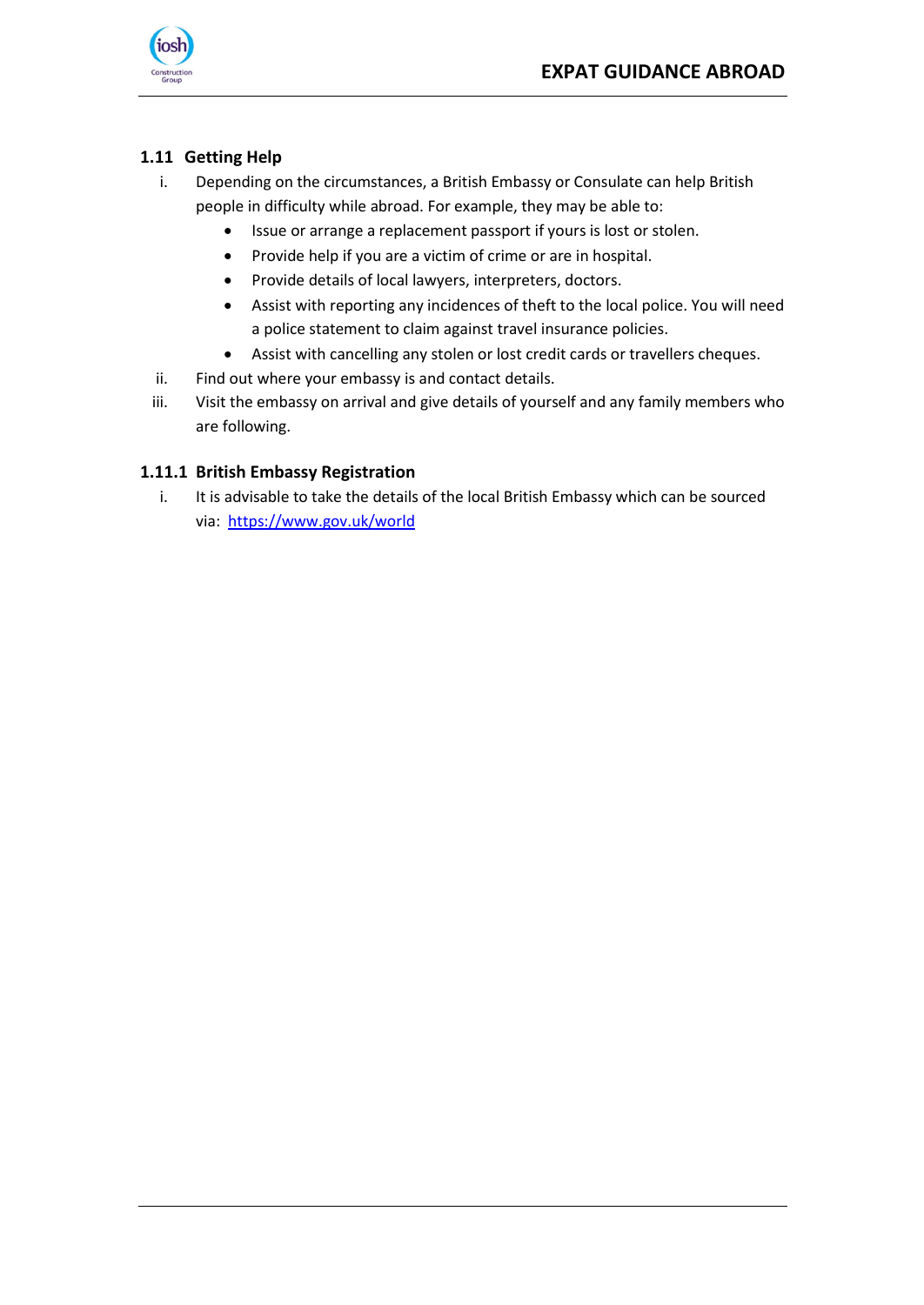

# <span id="page-9-0"></span>**Section 2.0 In Country**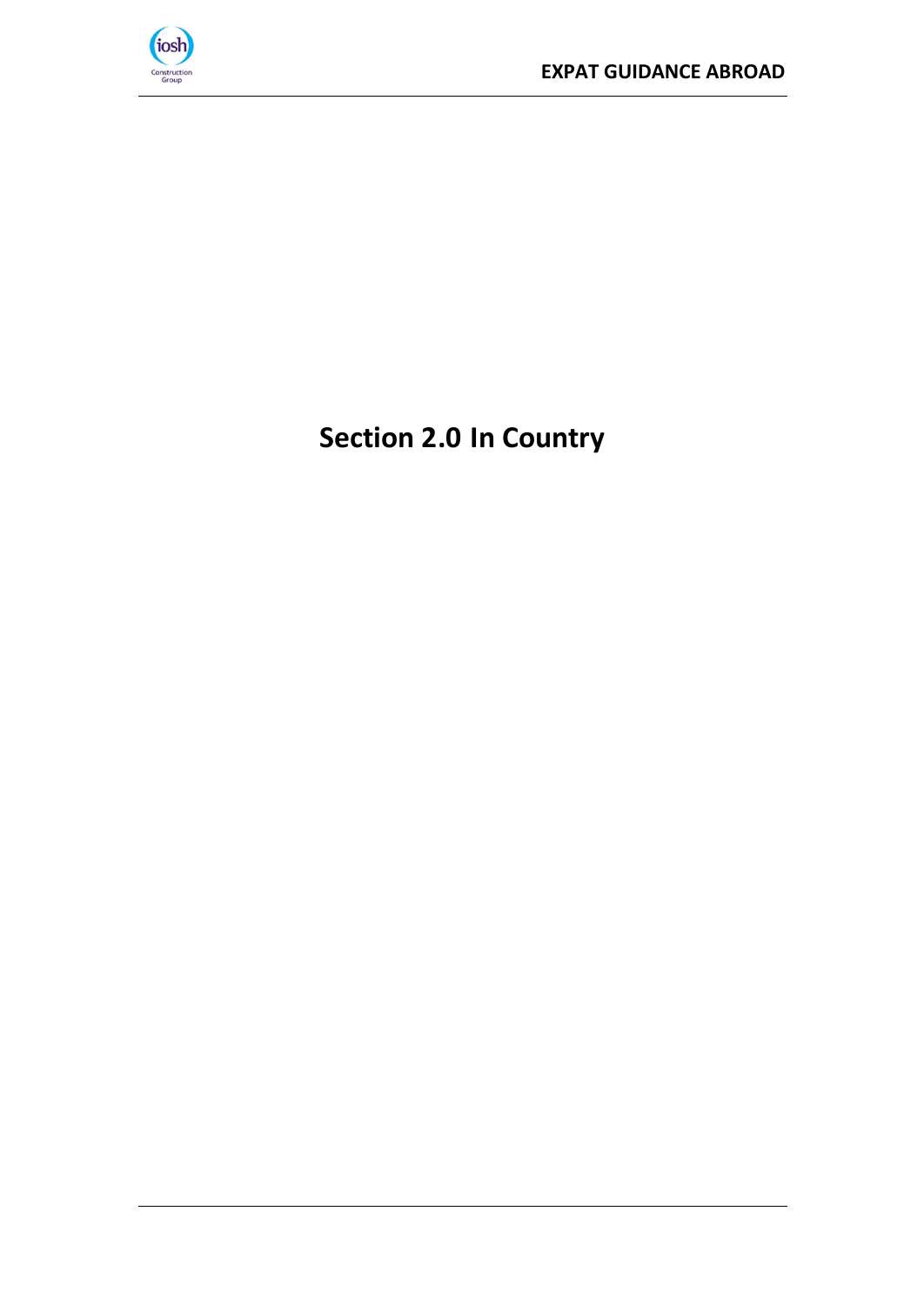

#### <span id="page-10-0"></span>**2.1 ML – 2.1 General**

- i. The company you join is likely to place you in a serviced apartment or hotel for the initial month.
- ii. A company public relations officer (PRO) will assist in obtaining your visa, arranging medical and biometrics. Once this has been conducted an ID card can be applied for.
- iii. To open a bank account, you need all the above, plus normally a letter from your company for no objection. Be aware in most middle eastern countries it can be anywhere between one and six months to have the bank account up and running.

#### **2.2 Where to Live**

- i. Move into a serviced apartment near to the workplace until your family arrives. You may be waiting for your household goods to arrive from your country of origin. Start looking at schools that you have selected on the internet. Identify areas where you want to live more permanently.
- ii. If single a serviced apartment is the easier option these are reasonable and relatively easy to find.
- iii. Contact the embassy and use local expat knowledge if hiring a maid / nanny.
- iv. Expat communities exist in the middle east, however, dependant on the country will depend on the level of security present (Saudi Arabia has national guard)
- v. Be aware of tenancy agreements, as they are difficult to leave should you wish to break your agreement.
- vi. Month by month accommodation is available.

#### <span id="page-10-1"></span>**2.3 Where to Shop**

- i. Shop on the expat sites.
- ii. Middle east is famous for grand shopping malls.
- iii. There are many food markets and hypermarkets that sell household goods along with groceries, with several chains specialising in UK goods.

#### <span id="page-10-2"></span>**2.4 Communication**

- i. Skype is banned in the parts of the Middle East.
- ii. However, there are many communication and social platforms still available in the middle east.
- iii. Whatsapp is the main point of contact due to the flexibility of location sharing for deliveries etc.

#### <span id="page-10-3"></span>**2.5 Driving**

- i. Rent a car initially.
- ii. International driving licence is required in most Middle Eastern countries when renting a car; however, your records will need to be updated once you have a local driving licence.
- iii. British driving licence holders are not required to take a driving test in most Middle East countries and can transfer their existing licences over to the local driving licence.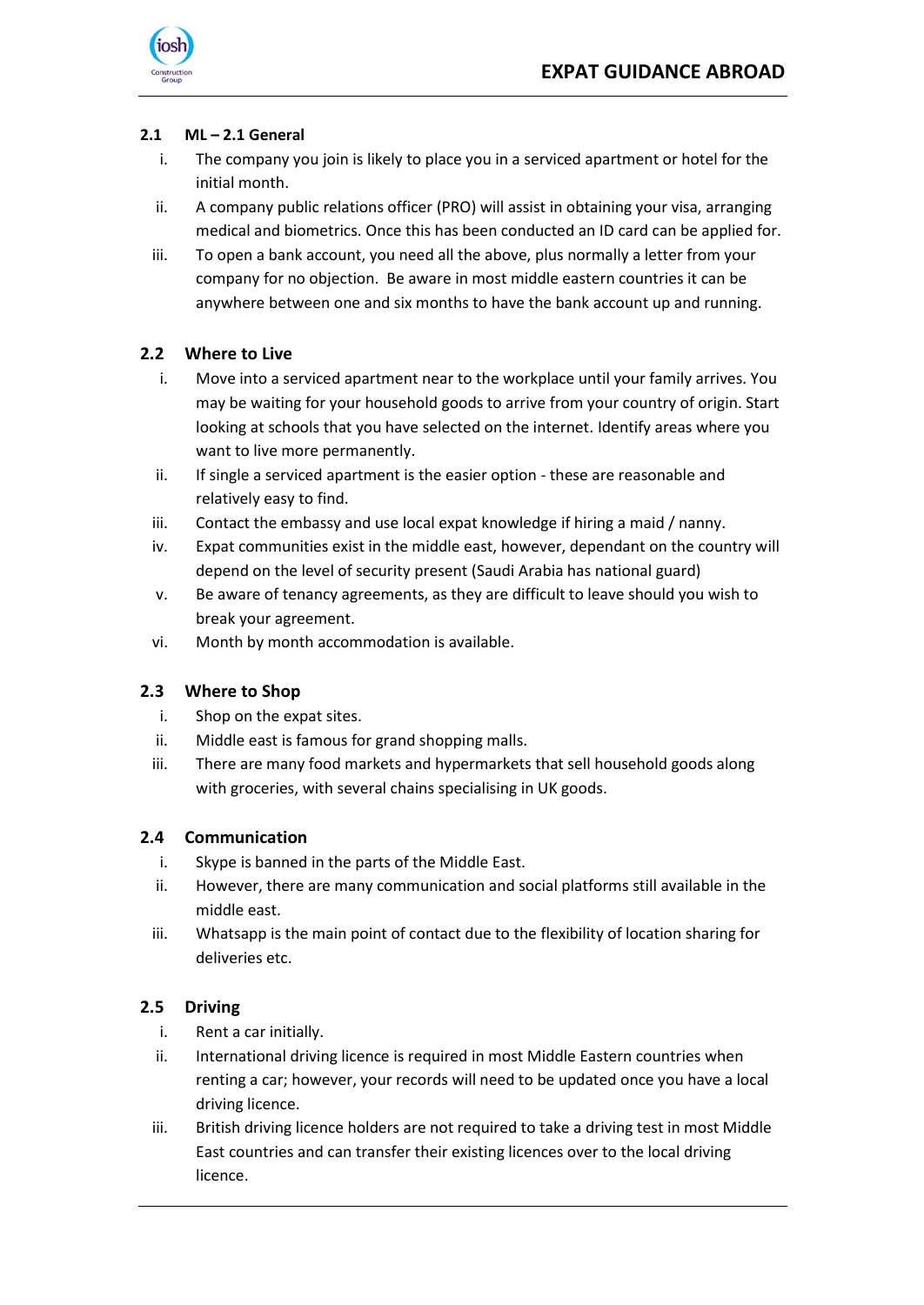

iv. Long term rental agreements are generally the best option as opposed to purchasing a car from the local garage.

#### **2.6 Alcohol**

- i. Alcohol can be purchased from alcohol shops in most Middle East countries (excluding Saudi and Kuwait).
- ii. Alcohol licence is required to purchase and consume. You will normally pay a deposit for the licence which can be redeemed when you are leaving the country.
- iii. Company no objection letter is required for applying for a licence.
- iv. How much you can spend each month on alcohol using your licence is linked to your salary amount.

#### **2.7 Getting around**

- i. Many forms of transport are available:
	- Metro,
	- Taxis
	- Uber and Careem
- ii. Females will need to be aware of the local custom in regard to travelling alone.

#### **2.8 Place of worship**

- i. Most Middle east countries have a liberal and welcoming attitude towards other religions.
- ii. Churches, mosques etc. are present.

#### **2.9 Post**

- i. PO Box may be required should you require regular post.
- ii. Alternatively courier service is available (Aramex, Fed Ex, DHL etc).

#### **2.10 Public Holidays**

- i. There are several and simple search on the internet will identify them, as some dates move (Ramadan for example each year).
- ii. A good reliable source i[s https://publicholidays.me/](https://publicholidays.me/)

#### **2.11 Ramadan**

- i. Ramadan is a major holiday in the Middle East and important for the local populations and expat Muslim's.
- ii. For the month of Ramadan many things change. Fasting is key and you must respect this key matter and not eat during the daylight hours in front of muslims who are fasting.
- iii. Working hours for most of the population are reduced.
- iv. In the early part of Ramadan the initial effects of fasting can affect driving behaviour on the road, take extra care.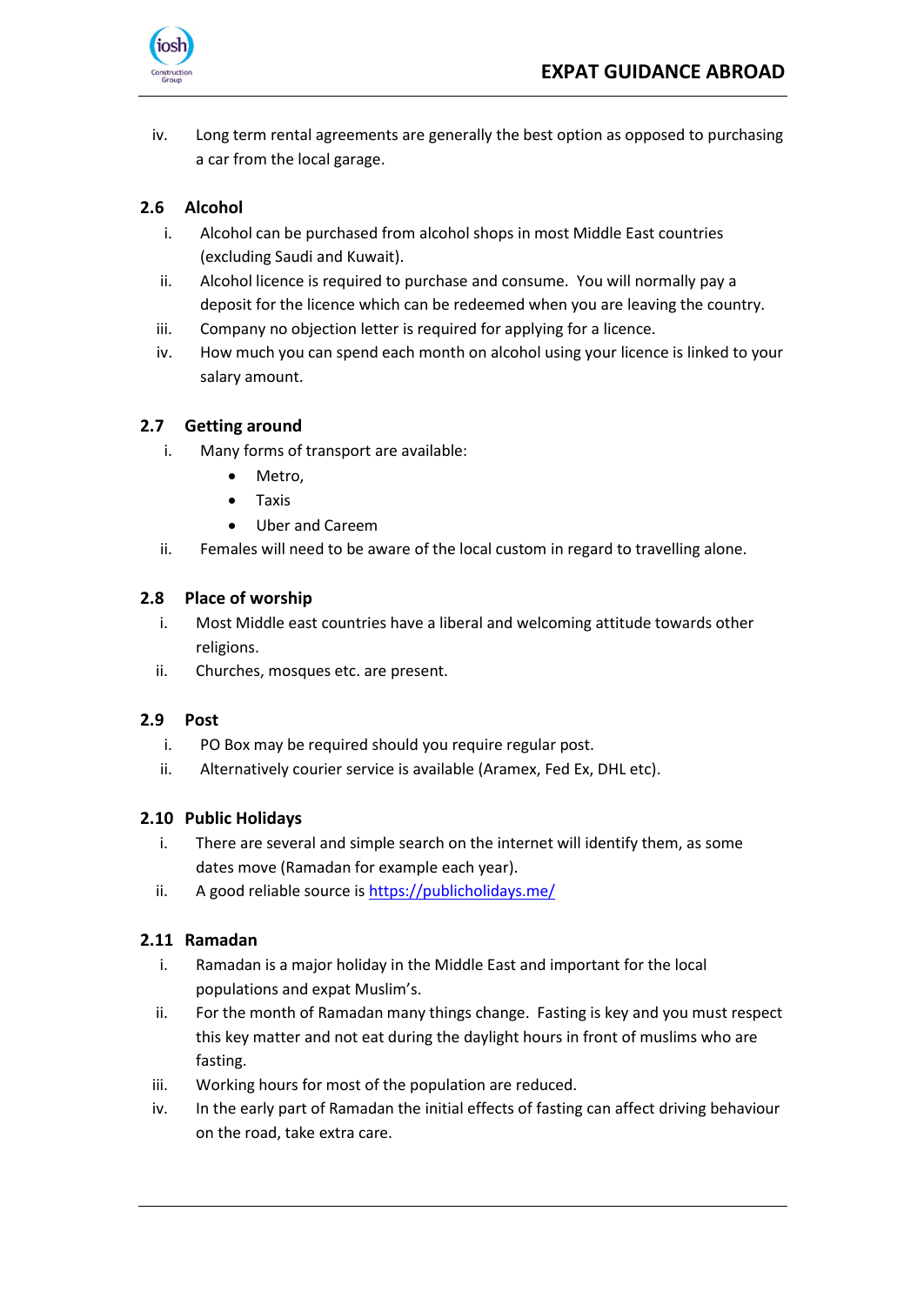

# **2.12 VAT**

i. 5% VAT is now applicable in most middle eastern countries.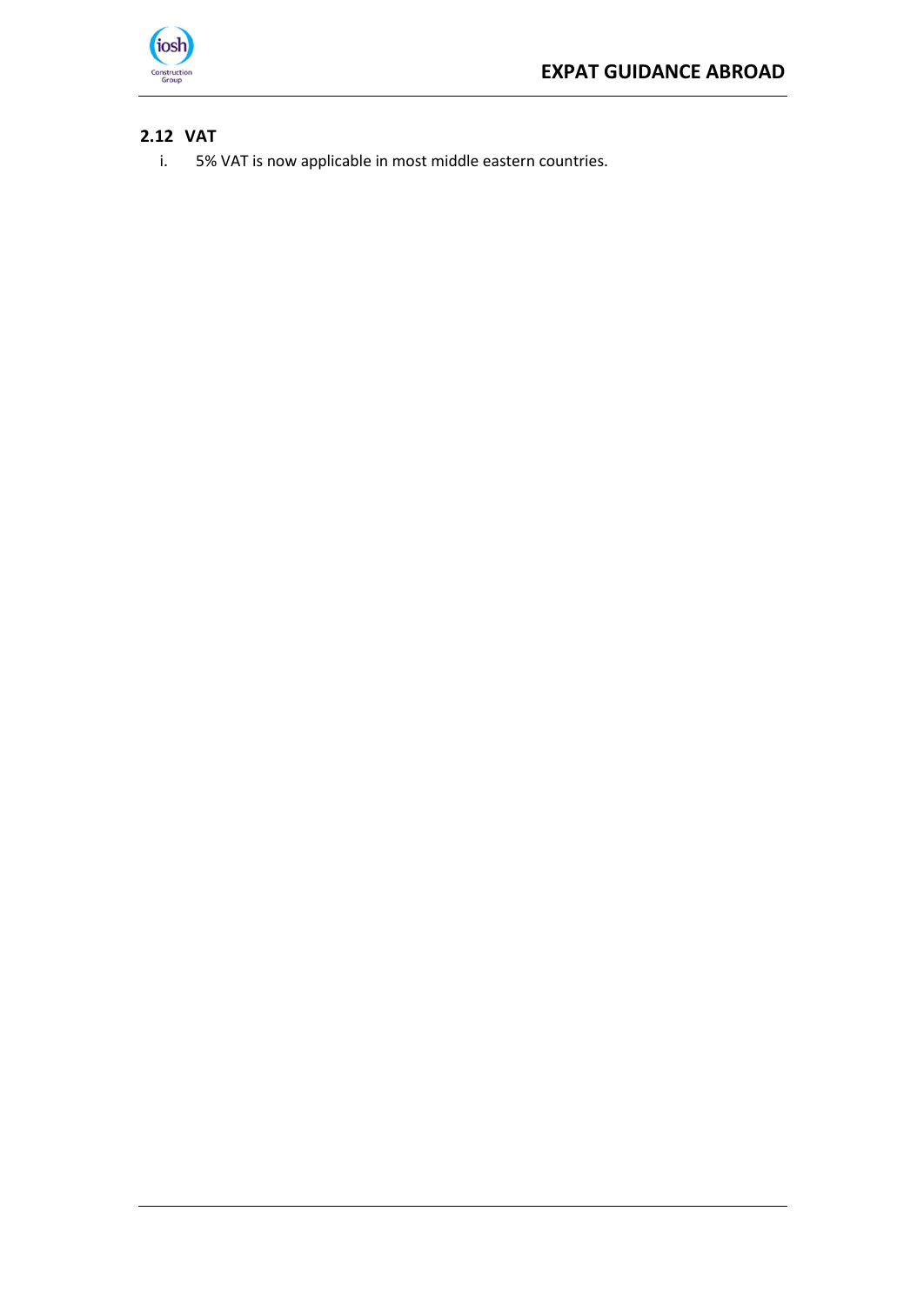

# <span id="page-13-0"></span>**Section 3.0 Work Issues**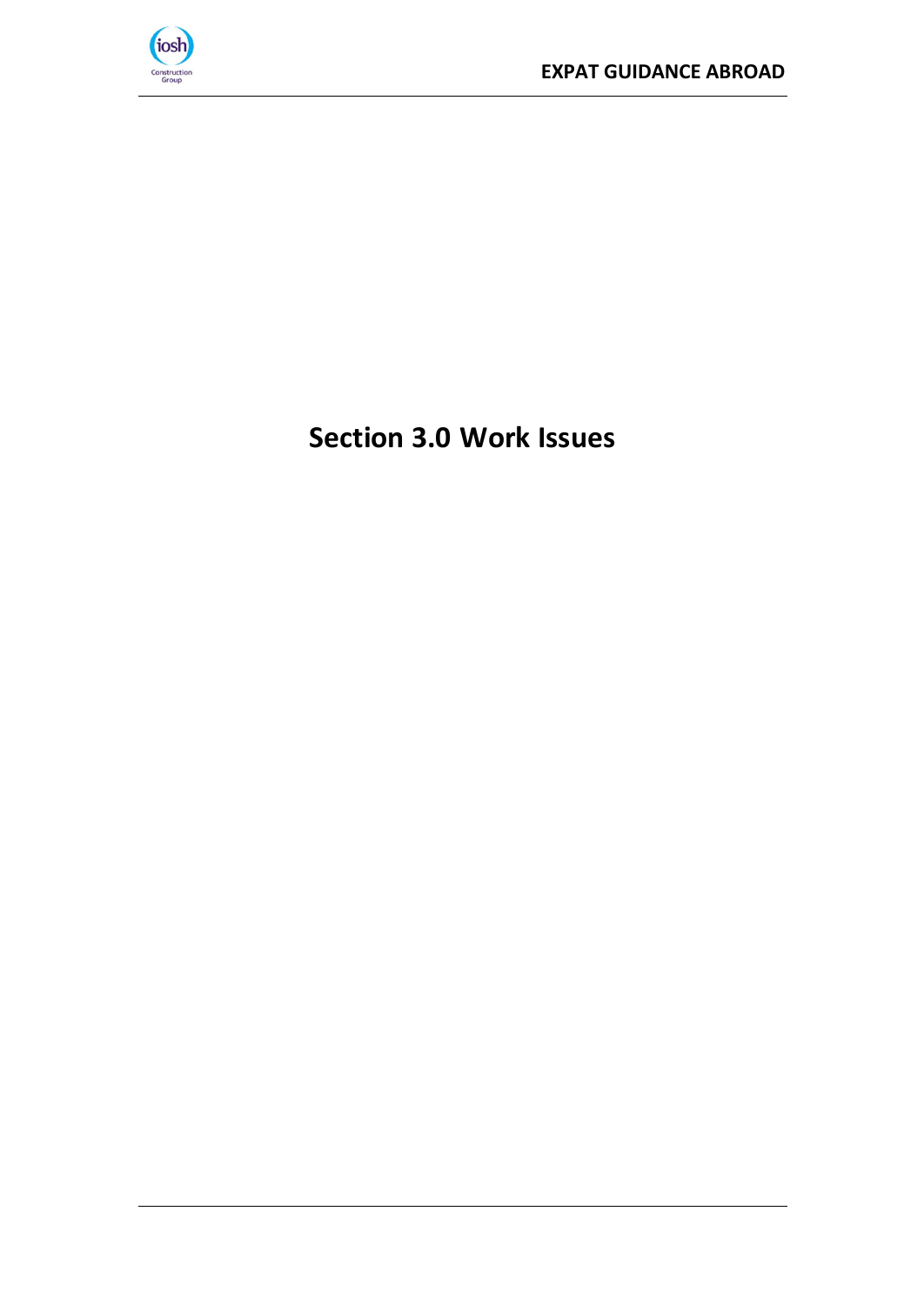

#### <span id="page-14-0"></span>**3.1 Differences in Working Practices**

- i. Each individual country in the Middle East has its own nuances, so you will encounter slightly different situations dependent upon which Middle East country you work in.
- ii. For example, whilst in Oman you will encounter Omani's who work and fill positions (taxi drivers), in Qatar there are no Qatari taxi drivers.

#### <span id="page-14-1"></span>**3.2 Legislation**

- i. Legislation and the approach to its use and enforcement differs greatly across the Middle Eastern countries. The different legislation across the ME region is sometimes American based (OSHA) and sometimes English / European driven (HSE.GOV).
- ii. It is important that you have a competent knowledge of the legislation in the country in which you are working in.
- iii. A very useful site for the myriad of legislation across the ME countries is the ILO LEGOSH website. The links are:
- iv. ILO website guidance on LEGOSH [https://www.ilo.org/safework/info/publications/WCMS\\_217849/lang--en/index.htm](https://www.ilo.org/safework/info/publications/WCMS_217849/lang--en/index.htm)
- v. LEGOSH website <https://www.ilo.org/dyn/legosh/en>

#### <span id="page-14-2"></span>**3.3 Project Structures, Hierarchy**

i. Projects are structured differently compared to the UK, with more management levels and layers of bureaucracy, dependent on the size and scale of the project. A typical project structure could consist of the following: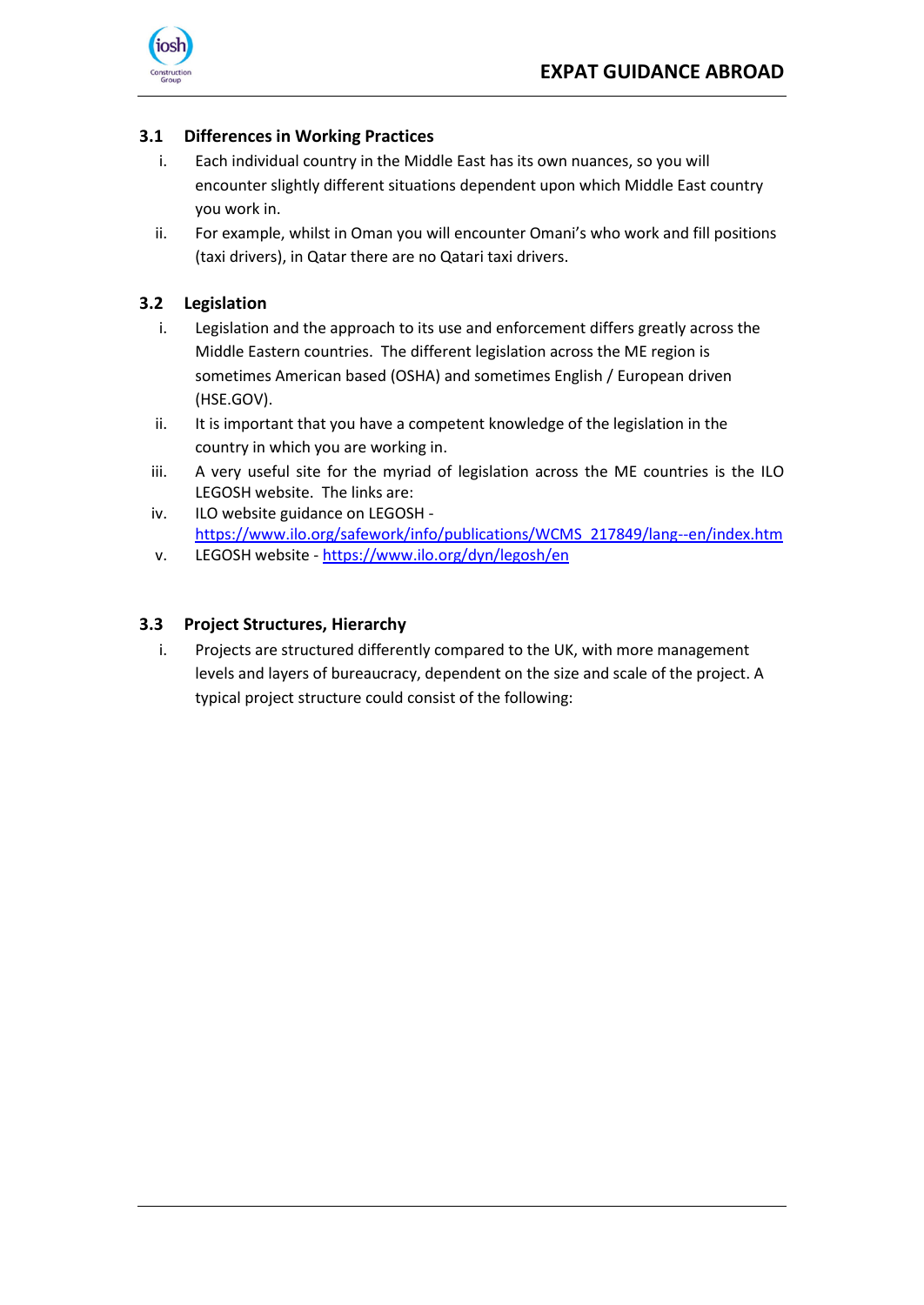



ii. It is important to understand the hierarchy of senior management and to find the movers and shakers.

# <span id="page-15-0"></span>**3.4 Competence and Culture Challenges**

- i. There are huge differences in competency levels of both site-based working operatives and white-collar site management staff (engineers, site management, project managers). A large majority have no comprehension of health, safety and wellbeing matters due to their working background.
- ii. Many white-collar site management staff regard HSW as separate to the rest of the project dynamics (cost, programme, quality) and a tick box function with them holding no responsibility for health and safety matters.
- iii. Many health and safety professionals tend to be very process driven and have a lack of understanding around human behaviours on construction sites.
- iv. You will also encounter site operatives who have come to the Middle East to earn money and change their future who have never worked on a construction site before and who are not familiar with their allocated job role and work equipment / activities.
- v. The blue-collar workforce is generally a hardworking friendly group but need help and professionalism to keep them safe and healthy.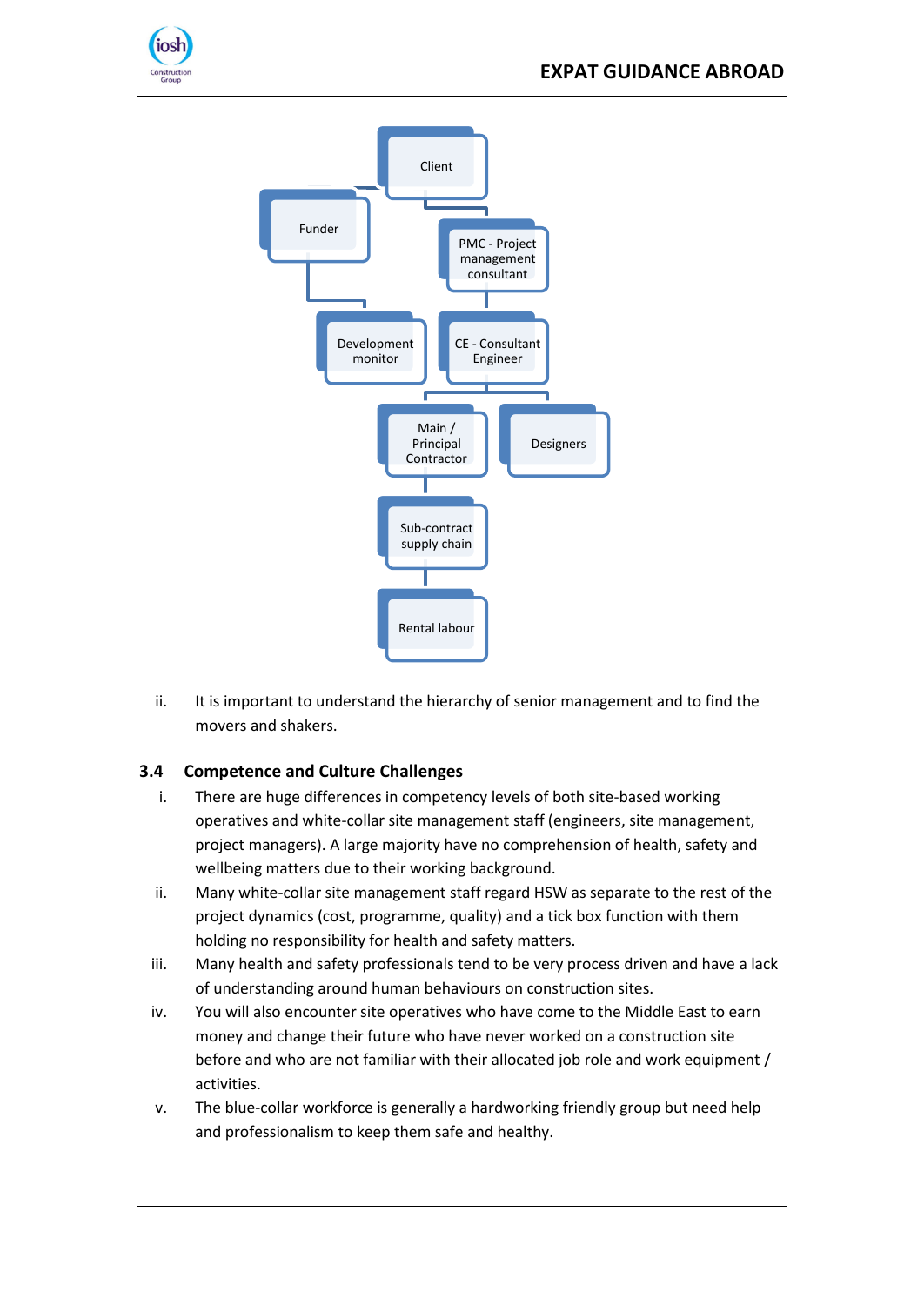

### <span id="page-16-0"></span>**3.4.1 Vocational Skills**

- i. Factors to consider:
	- Legislation
	- Indigenous skills
	- Certification
	- Skills shortages migrant workers (restrictions)

#### <span id="page-16-1"></span>**3.5 Health and Safety Culture and Attitudes**

- i. There are many different nationalities providing work resources in the Middle East. They bring with them a huge range of cultures, attitudes, behaviours, and bias (CABB). CABB range from national prejudices, societal approaches, class or caste systems, to a dislike of other nations.
- ii. It is important to have a good understanding of CABBs as these affect how individuals treat each other and subsequently has a direct impact on health, safety and wellbeing on site.
- iii. All Arabic nationals, from clients to the local workforce, value respect within a project hierarchy, and it is important not to lose face. This needs to be borne in mind when developing strategies and delivering health and safety on site.
- iv. Other factors to consider:
	- Risk awareness (knowledge varies greatly)
	- Health and fitness levels of workers

#### <span id="page-16-2"></span>**3.5.1 PPE**

- i. Factors to consider:
	- Availability / quality
	- Anthropometrics
	- Adaptation
	- **Behaviour**
	- **Enforcement**

#### <span id="page-16-3"></span>**3.6 Local Practices**

- i. Factors to consider:
	- Tradition
	- Informal methods
	- Labour costs
	- Available expertise
	- Enforcement

#### <span id="page-16-4"></span>**3.7 Politics**

- i. Factors to consider:
	- Enforcement
	- Poor communities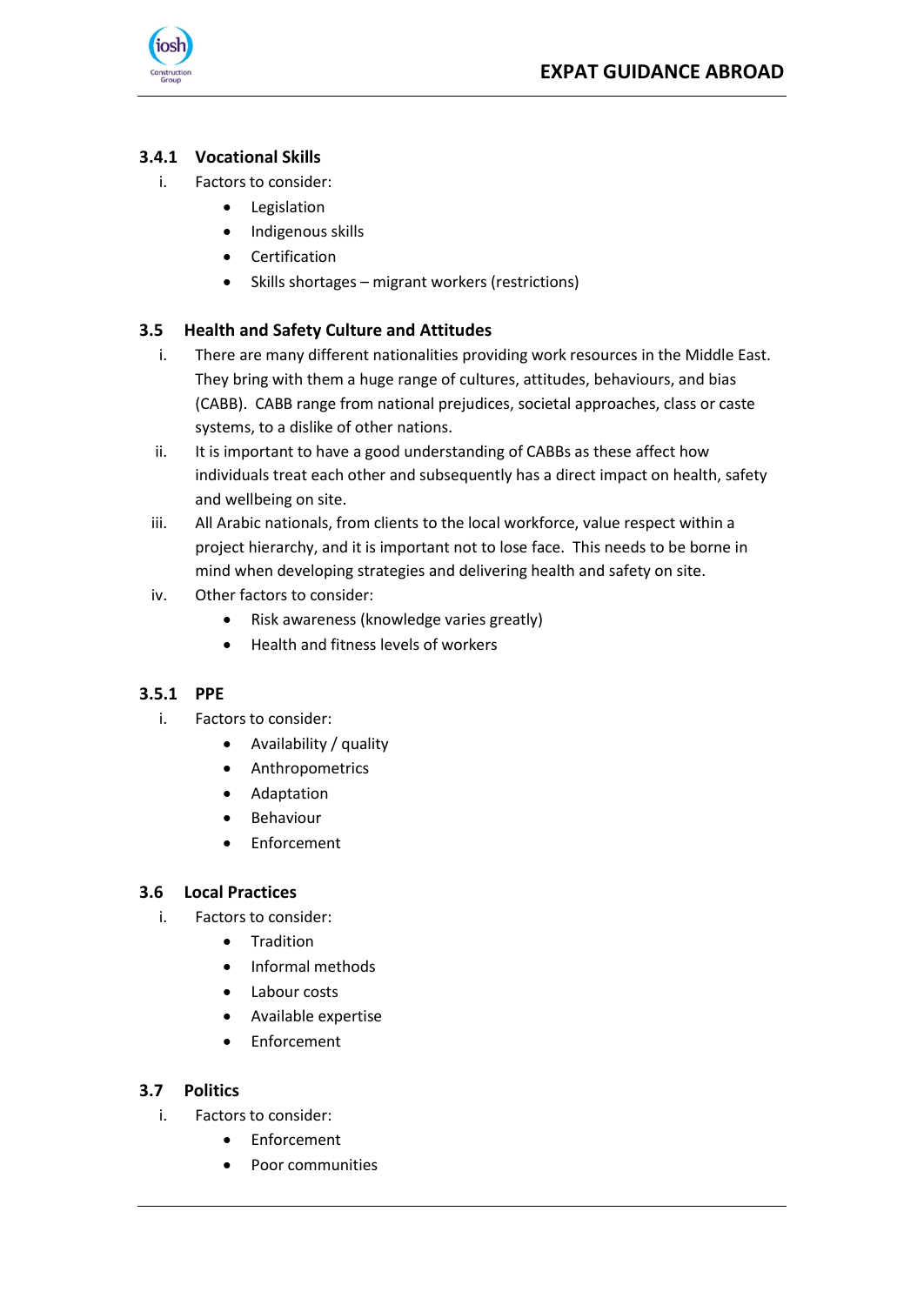

- Client
- Local administration
- Ethics

#### <span id="page-17-0"></span>**3.8 Security**

- i. Factors to consider:
	- Site access
	- Local policing
	- Civil unrest
	- Theft

# <span id="page-17-1"></span>**3.9 Use and Abuse of Equipment**

- i. Factors to consider:
	- Machinery
	- Vehicles
	- Regulations
	- Certification
	- Training
	- Incentives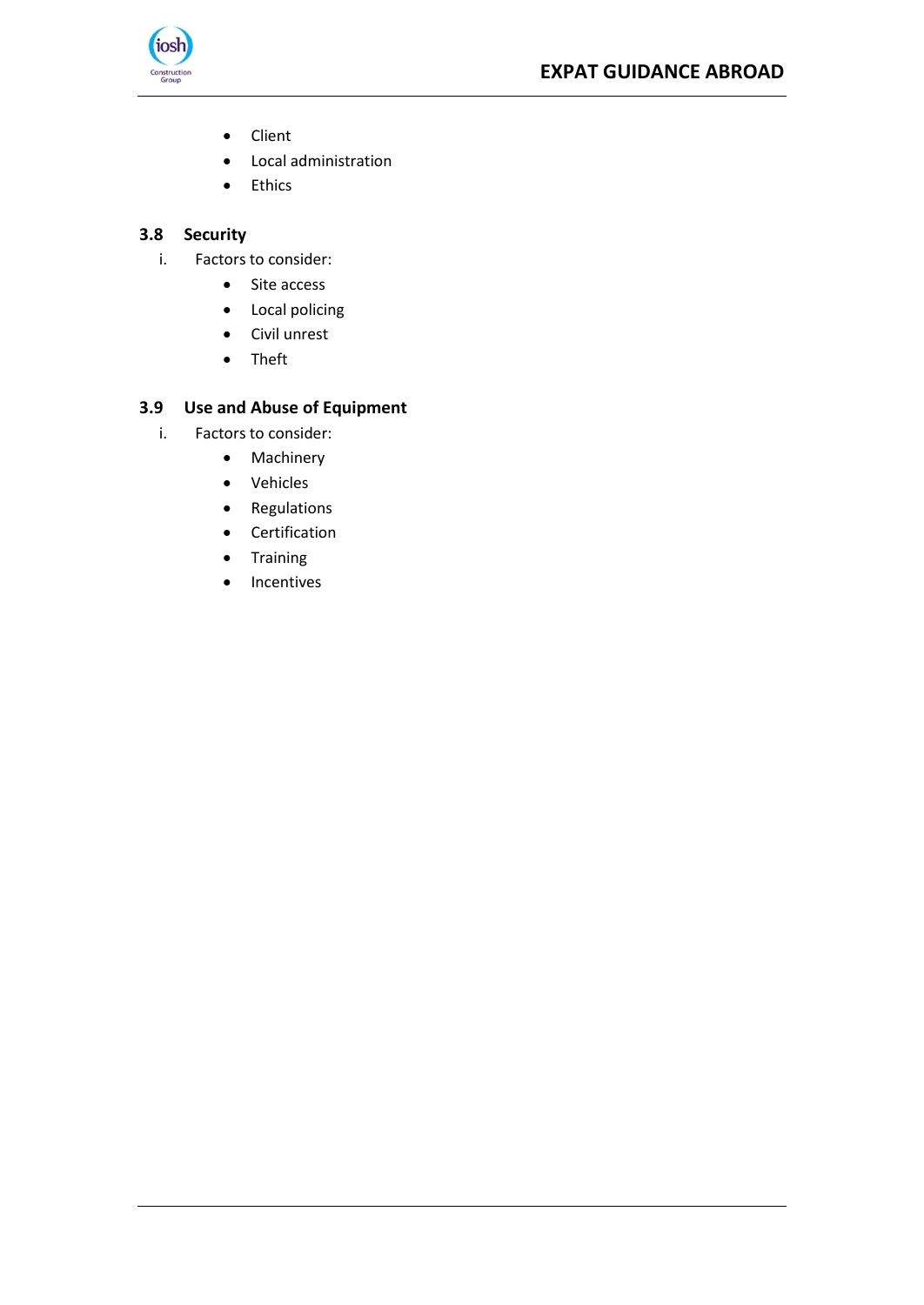

# <span id="page-18-0"></span>**Section 4.0 Work Environment**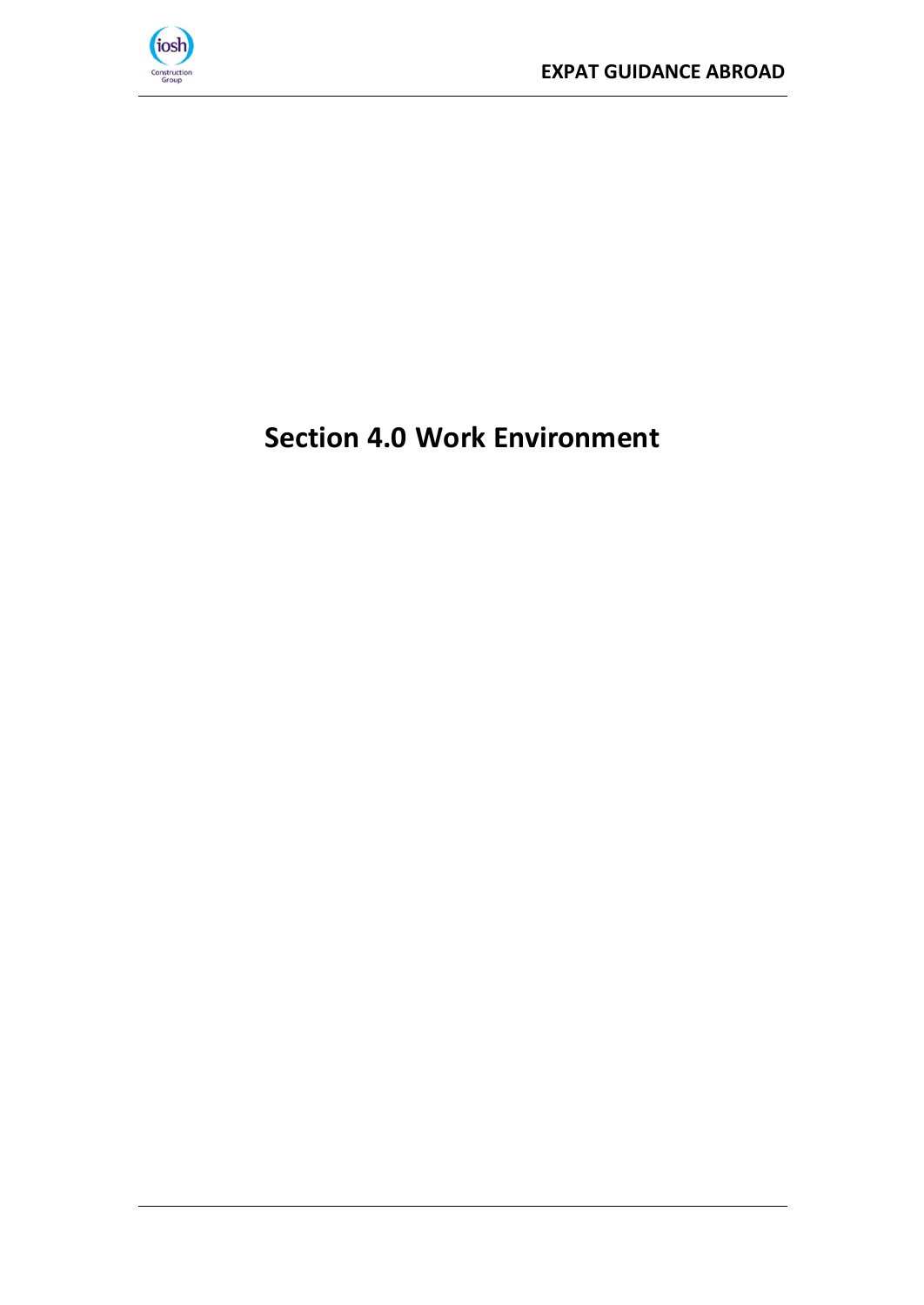

## <span id="page-19-0"></span>**4.1 Climate / Weather**

- i. The summer working hours are factor to be managed. In most ME countries there are restrictions on the hottest part of the day. Generally between the hours of circa 11.30am to 3.30pm working outside in the open sun is not allowed.
- ii. Climate is a major factor for the workforce and the management of health and safety on site, the. The eight hot months of the year impact greatly on energy levels and tiredness and it is important to drink plenty of fluids to keep hydrated.
- iii. Site health and safety logistics are crucial and need to take into account drinking stations, satellite first aid stations, rest and shade areas, working hours, job rotation.
- iv. Heavy downpours during the cooler months can present challenges as a result of inadequate physical drainage and sewage capacity.

#### <span id="page-19-1"></span>**4.2 Language**

- i. It is useful to learn basic Arabic phrases: introductions and greetings, asking about family, simple instructions, simple questions, as well as basic phrases in Hindustani, Philippino, Urdu, (bear in mind there are many variants / dialects within each of the main overseas workers languages).
- ii. Factors to consider:
	- Translation / working with trusted translators;
	- Visual methods to convey essential messages;
	- Ethnologue a comprehensive study of the world's languages available on their website - can provide an insight into the diversity of languages that are likely to be encountered when working in different countries;
	- Multilingual staff.

#### <span id="page-19-2"></span>**4.3 Literacy**

- i. Potential for high levels of illiteracy in workers.
- ii. Factors to consider:
	- Training
	- Education programmes
	- Minimise wording on posters use images to convey messages

#### <span id="page-19-3"></span>**4.4 Community / Team Engagement**

- i. Spending time with your team and their communities is valuable in establishing their support and getting to know them and their family values.
- ii. Within the communities and on a project level there are specific alpha group males who all hold useful intel which can be harnessed to help on site.

#### <span id="page-19-4"></span>**4.5 Holidays**

i. In the Middle East, contracts for the majority of expats from all corners of the globe normally allow circa four weeks holiday.